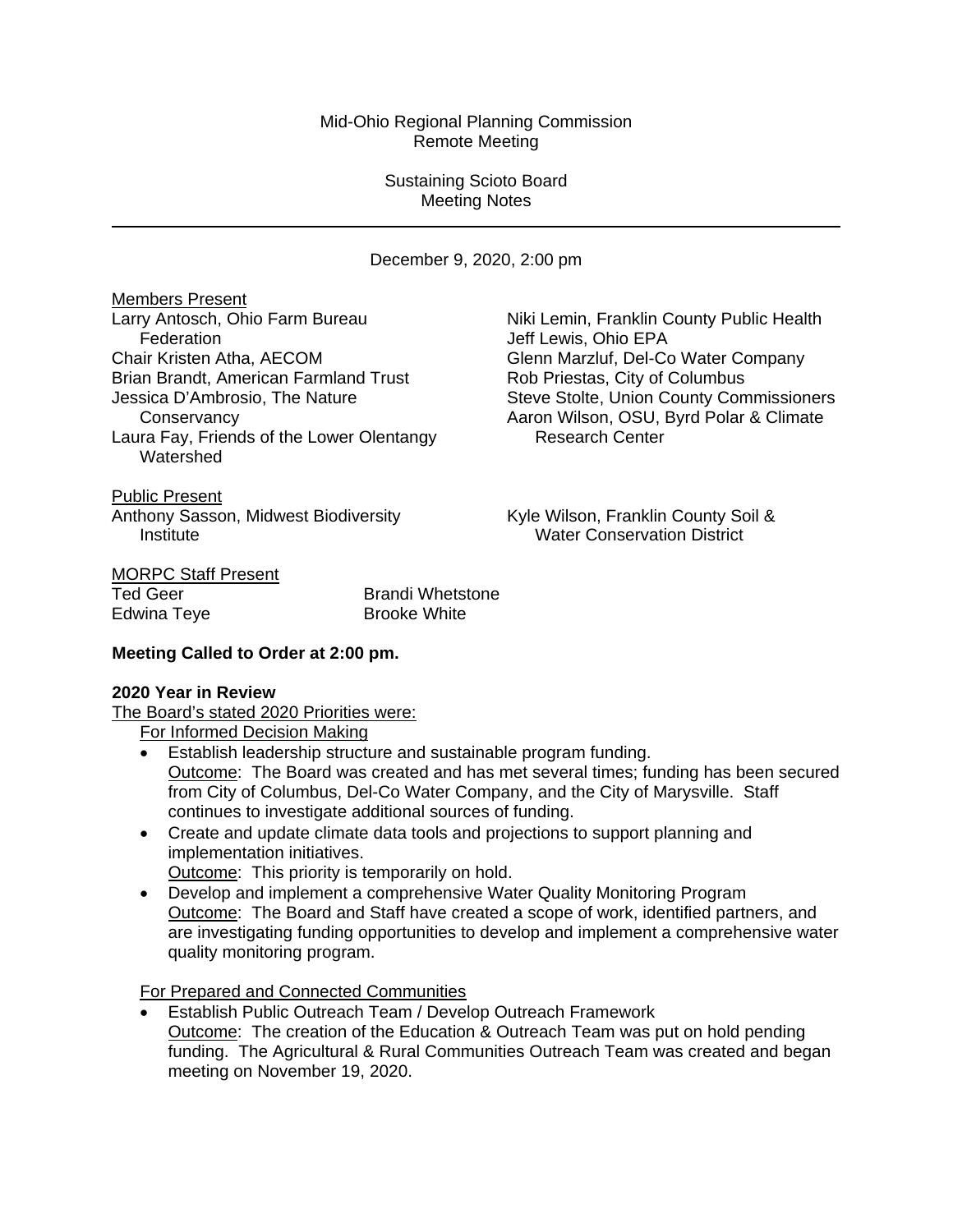#### The 2020 Sustaining Scioto Board meetings have featured the following speakers and topics:

#### Speaker Topic Speaker

Laura Johnson, University of Heidelberg Water Quality Monitoring & Research Jeff Lewis, Ohio EPA<br>Aaron Wilson, Byrd Polar & Climate Research Center Climate, Agriculture, and Water Quality Aaron Wilson, Byrd Polar & Climate Research Center Christopher Nietch, US EPA

East Fork Watershed Monitoring

#### **2021 Look Ahead**

#### Water Quality Monitoring

Staff and Members will investigate funding opportunities other than Ohio Water Development Authority (OWDA). The funding applied for earlier in 2020 was unfortunately not granted. Staff will pursue a National Science Foundation opportunity with assistance from Derek Kauneckis of the Desert Research Institute. He is researching several watersheds as a data system, hopefully the one of the local watersheds will be chosen for the project. His work will dovetail with the work that MORPC proposed in the OWDA application.

#### Regional Climate Data and Tools

This priority is still in the exploratory phase, with a prospective partner being the Byrd Polar & Climate Research Center. Staff is researching tools to help multiple municipalities across the region not currently being served. This project will focus on regional rather than global climate conditions.

#### **Subcommittees**

The Agricultural & Rural Communities Outreach Team is making good progress. The decision was made to put the Education & Outreach Team on hold in 2020; Staff and Members are considering when the best time would be to create the Team.

#### Tools and Presenters

Brooke White asked Members to contact her with any suggestions of speakers for upcoming Board meetings.

Member D'Ambrosio suggested a speaker to discuss how watershed planning will affect communities within the lens of diversity, equity, and inclusion.

Chair Atha suggested that Anthony Sasson could present the findings of the Large River Nutrient Assessment performed on the Scioto by Midwest Biodiversity Institute in 2020.

Staff suggested speakers with the topics of Climate Data and Tools, and Climate Change Communication.

#### **Agricultural and Rural Communities Outreach Team**

The Team has a call to action to find the best, most recent data possible regarding the Scioto Watershed. Member/Team Chair D'Ambrosio asked the Members of the Board to assist in that search.

The Team's short-term planning activities will be:

• Modelling/Monitoring – Developing a baseline of information from the watershed through continuous and discreet sampling activities.